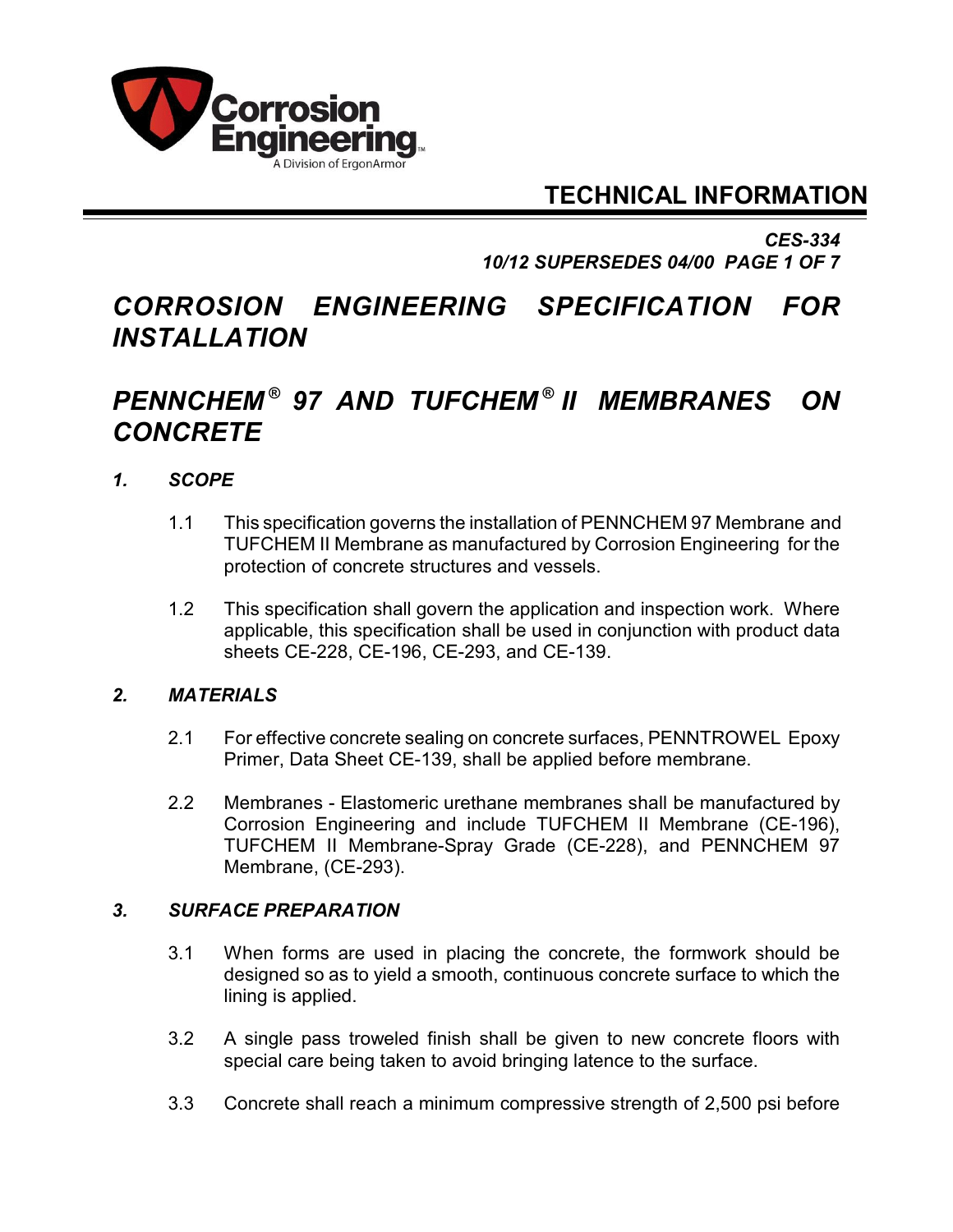#### *PENNCHEM®* 97 AND TUFCHEM® II MEMBRANE INSTALLATION SPECIFICATION *CES-334 10/12 SUPERSEDES 04/00 PAGE 2 OF 7*

the lining is applied. All concrete surfaces shall exhibit a minimum tensile bond strength of 250 psi as tested with a Dillon Dynamometer or an

Elcometer adhesion tester. Random tensile tests should be performed on each wall section and floor. Tensile bond strength values which do not meet 250 psi minimum shall be reported to owner, concrete installer, and membrane applicator for mutual resolution.

- 3.4 New concrete shall be cured in accordance with ACI-308 "Recommended Practice for Curing Concrete". The concrete installer shall give Corrosion Engineering a copy of the concrete installation specification, and all records regarding concrete placement and cure.
- 3.5 The concrete surface is to be prepared in accordance with ASTM D-4259 "Standard Practice for Abrading Concrete". Although the surface shall have a rough texture appearance, no specific reference profile is required. The intent is to remove sufficient material in order to achieve a sound concrete surface free of latence, glaze, efflorescence, and incompatible concrete curing agents or form release agents.
- 3.6 All form marks and protrusions such as prominent aggregate exposure, tie wires, reinforcing wires, stirrups, etc., must be cut off at a minimum ½" below the surface and shall be filled by packing with a neat sand cement mix.
- 3.7 All cavities, stone pockets, honeycombing, and bugholes shall be filled by packing with a neat sand cement mix. The composition of the mix shall be forwarded to Corrosion Engineering technical service representative. The surface texture of the mix after cure shall conform to Section 3.5 and ASTM D4259.
- 3.8 ASTM D4263 "Standard Test Methods for Indicating Moisture in Concrete by the Plastic Sheet Method" shall be followed to indicate the presence of capillary moisture in the concrete. This test shall be performed before priming with PENNTROWEL Epoxy Primer on each wall section and at least three random areas on the floor of the vessel.

## *4. PRIMING CONCRETE*

- 4.1 After concrete surface has been prepared and accepted in accordance with Section 3.0 "Surface Preparation" and Section 7.0 "Inspection and Test", the concrete shall be primed.
- 4.2 The concrete surface shall be primed with PENNTROWEL Epoxy Primer.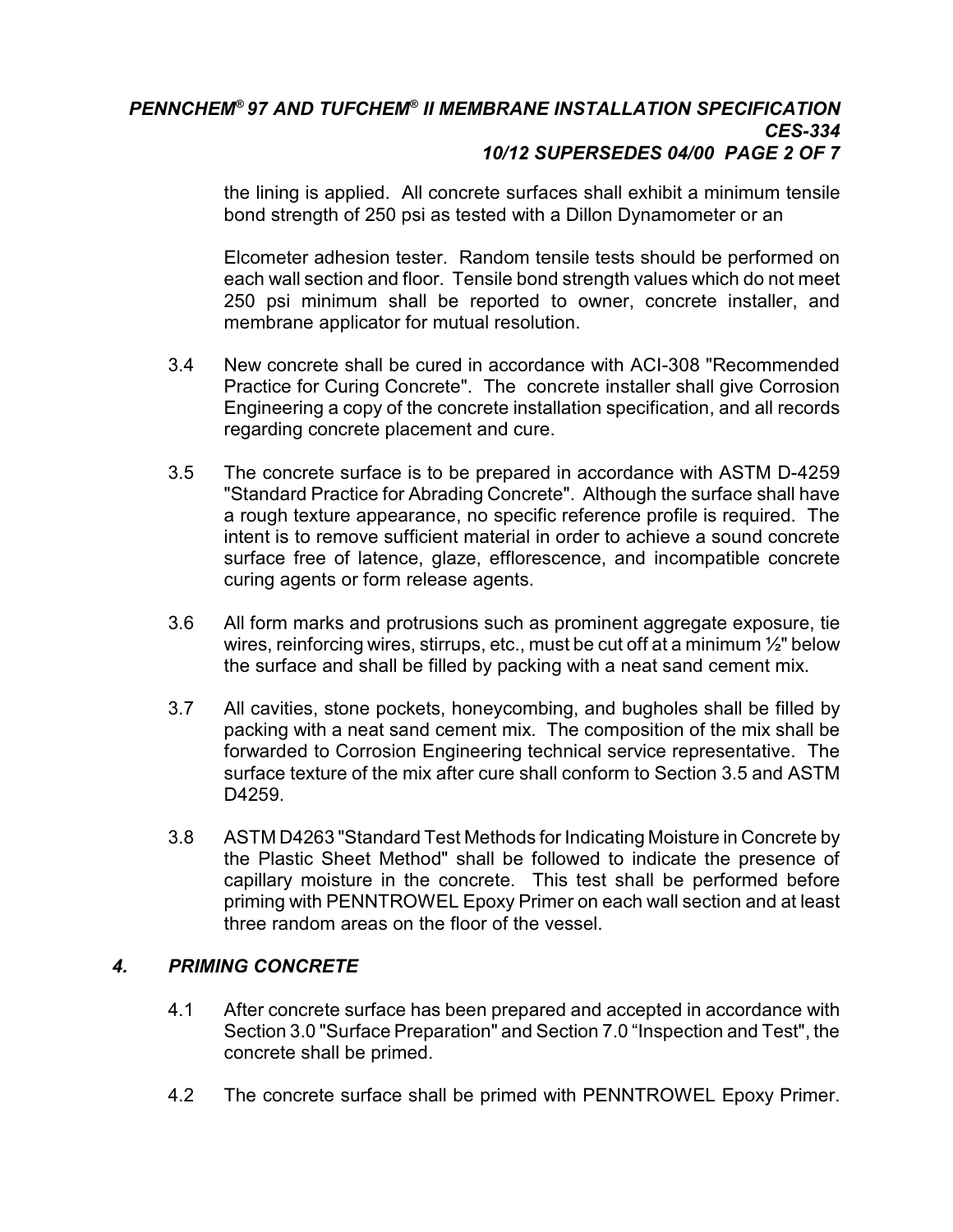#### *PENNCHEM®* 97 AND TUFCHEM® II MEMBRANE INSTALLATION SPECIFICATION *CES-334 10/12 SUPERSEDES 04/00 PAGE 3 OF 7*

If ASTM Test D4263 indicates the presence of moisture, the Primer shall be installed by a stiff brush with hard scrubbing action. If the test does not indicate the presence of moisture, the concrete shall be primed by spray by diluting 5% by volume with xylene. Follow specific application instructions on product container labels. Read and follow manufacturer's MSDS's when handling xylene.

- 4.3 A minimum of two spray coats of Primer shall be necessary to ensure that the surface is sealed. Primer shall be dry to touch before application of additional coats. Allow PENNTROWEL Epoxy Primer to dry hard before coating with membrane.
- 4.4 The adhesion of PENNTROWEL Epoxy Primer to the prepared concrete surface shall be measured with an Elcometer or suitable instrument and recorded. Testing adhesion of Primer shall be done on each wall section and at least three random areas on the floor of the vessel.
- 4.5 Control joints in the concrete shall not be primed with PENNTROWEL Epoxy Primer. Control joints shall be cleaned by solvent wiping with isopropyl alcohol before application of the membrane.
- 4.6 PENNTROWEL Epoxy Primer is dry hard in 16 hours  $@$  60°F, 8 hours  $@$  $70^\circ$ F, and 6-1/2 hours @ 90 $^\circ$ F.

## *5. MEMBRANE STORAGE AND MIXING*

- 5.1 Individual product data sheets shall be consulted on the mixing, storing, and application procedures for each product: TUFCHEM II Membrane-Spray Grade - Product Data Sheet CE-228 TUFCHEM II Membrane - Product Data Sheet CE-196 PENNCHEM 97 Membrane - Product Data Sheet CE-293
- 5.2 Storage Materials shall be stored at a minimum of  $50^{\circ}$ F and no higher than  $80^{\circ}$  F. It is preferred for best mixing and application results that materials be stored as close to  $70^{\circ}$ F as possible.
- 5.3 The mixing area, whether outdoors or indoors, should be as close to  $70^{\circ}$ F as possible, shaded from the sun and the wind.
- 5.4 At the time of mixing and application the temperature of the components should be approximately 70 $\degree$ F (21 $\degree$ C). Remove the lid from the can: inspect for damage incurred during transit, insure that there are no leaks in the Component B container and that there is no water present on or in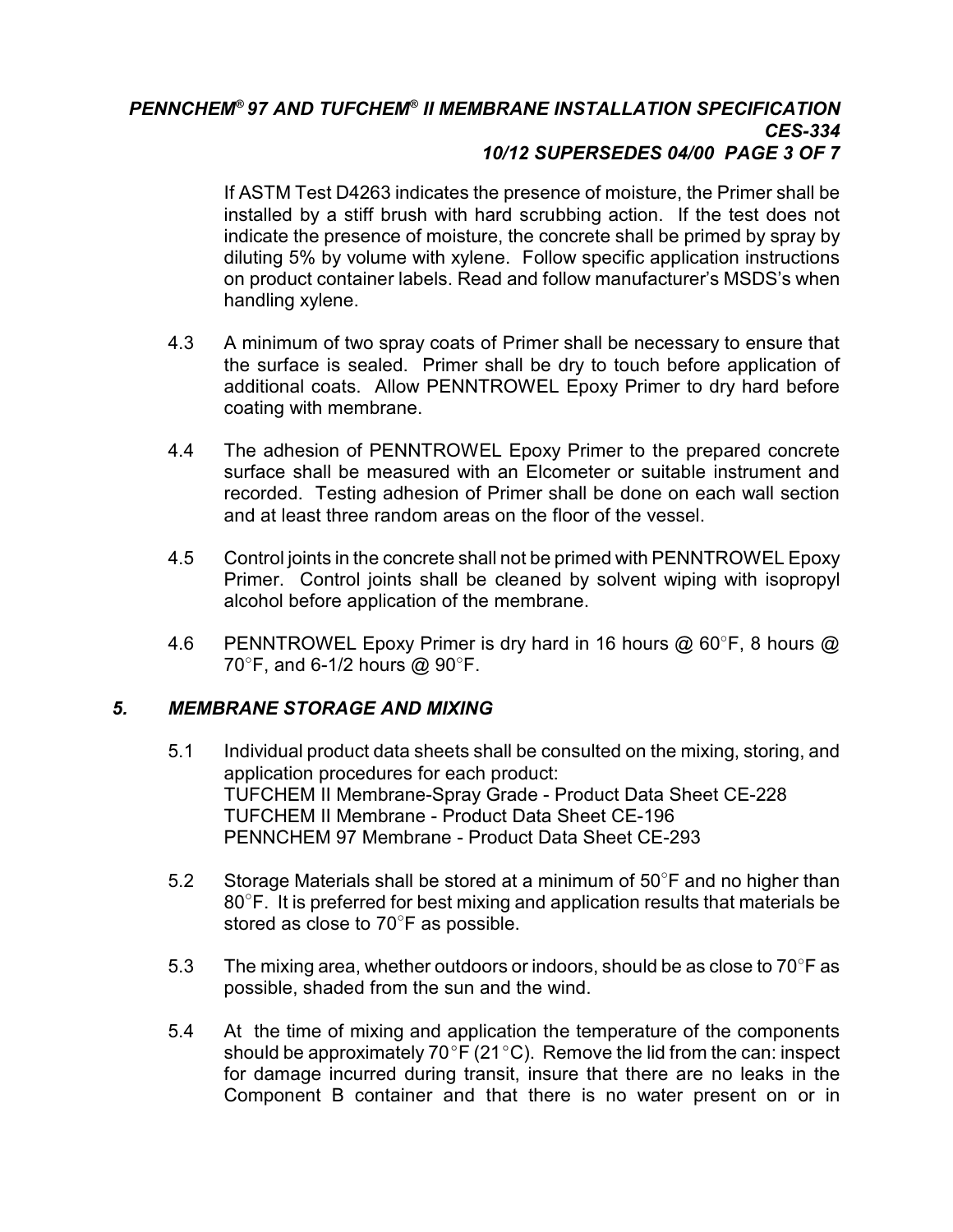#### *PENNCHEM®* 97 AND TUFCHEM® II MEMBRANE INSTALLATION SPECIFICATION *CES-334 10/12 SUPERSEDES 04/00 PAGE 4 OF 7*

Component A.

- 5.5 Utilizing a variable speed heavy duty drill, capable of delivering shaft rotation of 400 to 600 rpm, and a Jiffy Mixer Blade, Model PS-21 or equal mix Component A by itself for a minimum of one minute.
- 5.6 Open Component B, continue to mix Component A at the recommended speed, begin pouring the Component B into the Component A (there will be a vigorous vortex created by the mixer). Total elapsed time for the addition of the component B should be 15 to 20 seconds while mixing.
- 5.7 When the material temperature is  $70^{\circ}$ F (21 $^{\circ}$ C) or higher, mix for at least three (3) minutes using a good mixing technique to yield a uniform mix. When the temperature of the components is 50 $\degree$ F (10 $\degree$ C), mix for at least ten (10) minutes using a good mixing technique to yield a uniform mix.
- 5.8 These Membranes are thixotropes. Let mixed material sit approximately 10- 15 minutes after mixing, to reach a more desirable trowelable consistency.
- 5.9 Never allow moisture or other contaminants to come in contact with either membrane component or the wet mix.

## *6. APPLICATION OF PENNCHEM 97 MEMBRANE AND TUFCHEM II MEMBRANE*

- 6.1 When spray applying TUFCHEM II Membrane Spray Grade, it is best to apply as much as possible in a two hour period to allow for sufficient drying and strength development, and then recoat that area to achieve the proper thickness. It is recommended that a minimum number of coats required to achieve a 1/8" (125 mils) dry film thickness be applied. That is, two coats minimum shall be applied on all horizontal areas. Three coats minimum shall be applied on all vertical areas.
	- 6.1.1 Spray application of TUFCHEM II Membrane-Spray Grade is preferred in lining large continuous areas.
	- 6.1.2 Recommended equipment for sprayapplication of TUFCHEM II Spray Grade is as follows:

| Mastic Pump         | Graco 30:1 Bulldog Hydra Spray airless, model 206-<br>234. |
|---------------------|------------------------------------------------------------|
| Hydra-mastic<br>Gun | Model 206-718 without diffuser tip                         |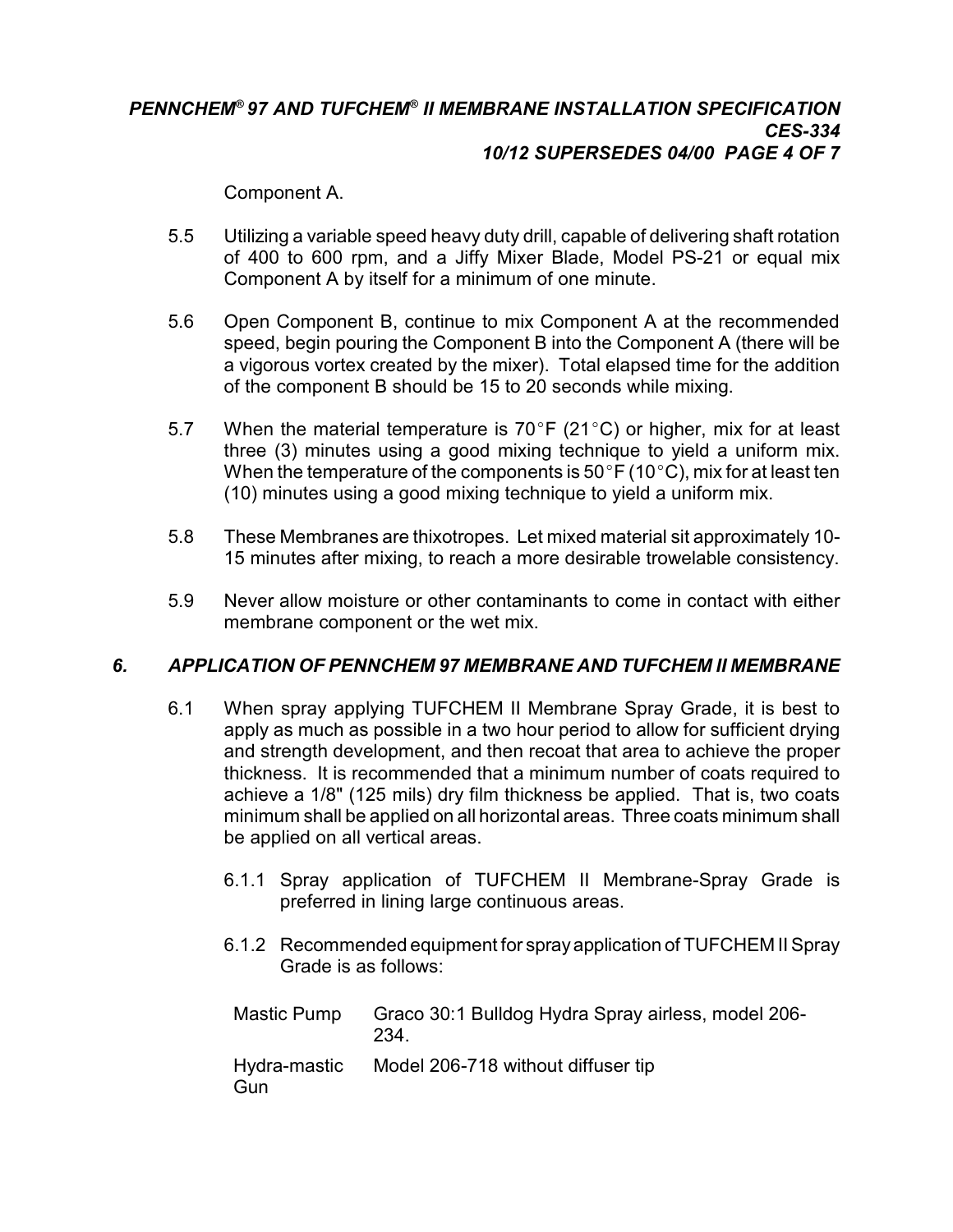#### *PENNCHEM®* 97 AND TUFCHEM® II MEMBRANE INSTALLATION SPECIFICATION *CES-334 10/12 SUPERSEDES 04/00 PAGE 5 OF 7*

| <b>Gun Tip</b>       | Graco Reverse-A-Clean tip, model #205-614, orifice<br>size, 0.033"                                                                                     |
|----------------------|--------------------------------------------------------------------------------------------------------------------------------------------------------|
| <b>Material Hose</b> | 3/4" ID, working pressure - 4000 psi, 16000 psi burst<br>pressure, or 1" ID, - working pressure 3000 psi, 12000<br>psi burst pressure for 150' length. |
| Inline Filter        | Spray Quip inline Filter with 0.020" mesh screen                                                                                                       |
| Air<br>Compressor    | 100 cu ft/minute at 100 lb/sq. In. minimum                                                                                                             |
| Air Hose             | From Compressor to mastic pump - 3/4" to 1" ID                                                                                                         |

- 6.2 Depending on concrete and air temperature, TUFCHEM II Membrane will set in 2-4 hours. PENNCHEM 97 Membrane will set in 5-6 hours. Once membrane has set, it must be lightly abraded to break the film and remove the gloss. Then it shall be solvent wiped with isopropyl alcohol before application of additional membrane.
- 6.3 Overlapping PENNCHEM 97 or TUFCHEM II Membrane lining from horizontal surfaces onto vertical surfaces shall be accomplished In accordance with Section 6.2.
- 6.4 When overlapping new PENNCHEM 97 or TUFCHEM II Membrane onto existing membrane, it shall be done in a 2-4" wide band. Care should be taken to avoid over spray onto existing lining which has set.

#### *7. INSPECTION AND TESTING*

- 7.1 The concrete surface preparation shall be inspected in accordance with the previously stated ASTM procedures and verified visually with photographic records.
- 7.2 The air and material temperatures in the storage area shall be noted and maintained on a daily basis.
- 7.3 The ambient air and material temperature in the mixing and work area shall be measured and recorded every four hours. Mixing and application and curing temperatures shall be a minimum of  $50^{\circ}$ F and a maximum of  $90^{\circ}$ F. The moisture dew point shall be measured and recorded every four hours of the working period during application. It is important that the concrete surface be  $5^\circ$ F above the moisture dew point temperature. Work will not proceed with respect to Primer or Membrane application when the moisture dew point temperature is less than  $5^\circ$ F above the concrete surface temperature.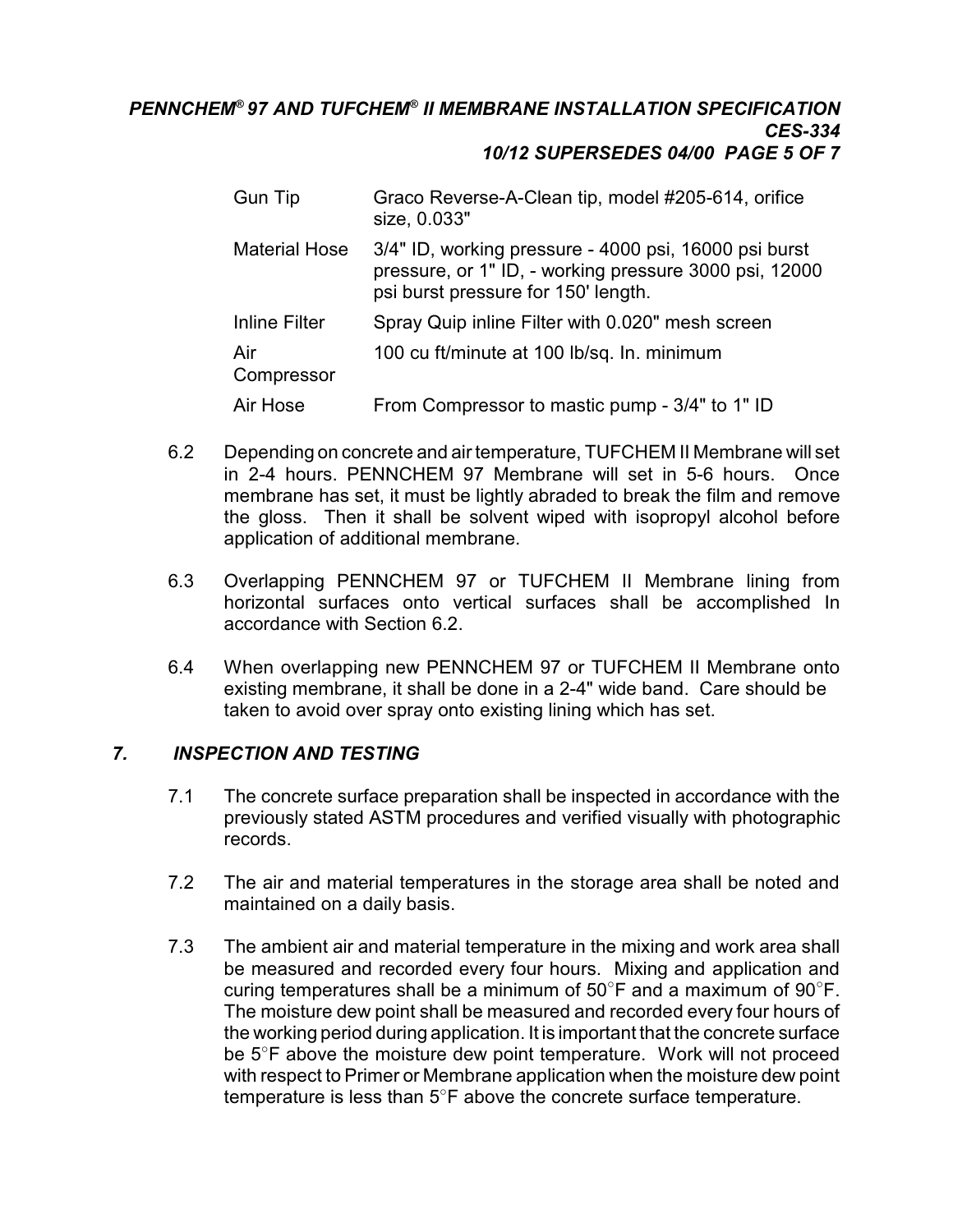#### *PENNCHEM®* 97 AND TUFCHEM® II MEMBRANE INSTALLATION SPECIFICATION *CES-334 10/12 SUPERSEDES 04/00 PAGE 6 OF 7*

- 7.4 The concrete surface preparation shall be visually inspected and accepted before remedial concrete surface patching is undertaken. An initial 100 sq. ft. representative area shall be prepared and then accepted. This area shall be the standard for the remaining work.
- 7.5 Remedial concrete patching shall be undertaken and be accepted in accordance with Section 3.5. A 100 sq. ft. representative area shall be prepared and then accepted. This area shall be the standard for the remaining work.
- 7.6 Priming of concrete shall be undertaken after the acceptance of concrete surface preparation and surface patching. Priming with PENNTROWEL Epoxy Primer shall be performed in accordance with Section 4.0. A 100 sq. ft. area shall be primed and accepted. Once accepted, this area shall be the standard for the remaining work. Visual observation of sealing shall constitute the acceptance criteria.
- 7.7 The mixing and application of these Membrane Systems shall be performed in accordance with Sections 5.0 and 6.0. A 100 sq. ft. representative area, preferably vertical, shall be applied. Each coat shall be wet gauged for wet film thickness every 100 sq. ft. An aggregate wet film thickness of 132 mils minimum shall be the acceptance criteria. The membrane surface shall be relatively smooth and free from runs, sags, snots, knobs, and other application imperfections.

An aggregate wet film thickness of 132 mils will yield a dry film thickness 125 mils or 1/8". PENNCHEM 97 Membrane is a 100% solids coating and will yield a dry film thickness equal to the wet film thickness.

## *8. REMEDIAL WORK AND REPAIRS*

- 8.1 During the inspection by a qualified quality assurance representative, remedial actions or repairs may be necessary to bring the lining to specification. Due to the nature of the nonconformance, repair procedures can take many specific forms. In general, the following procedure applies:
- 8.2 Cut out the nonconforming membrane down to the primed concrete surface.
- 8.3 If the membrane is dry, abrade the membrane with a wire brush or power brush to roughen the surface to marry the new membrane to old.
- 8.4 Solvent clean the existing primed concrete surface and wire brush for preparing existing membrane. Isopropyl alcohol is recommended for solvent